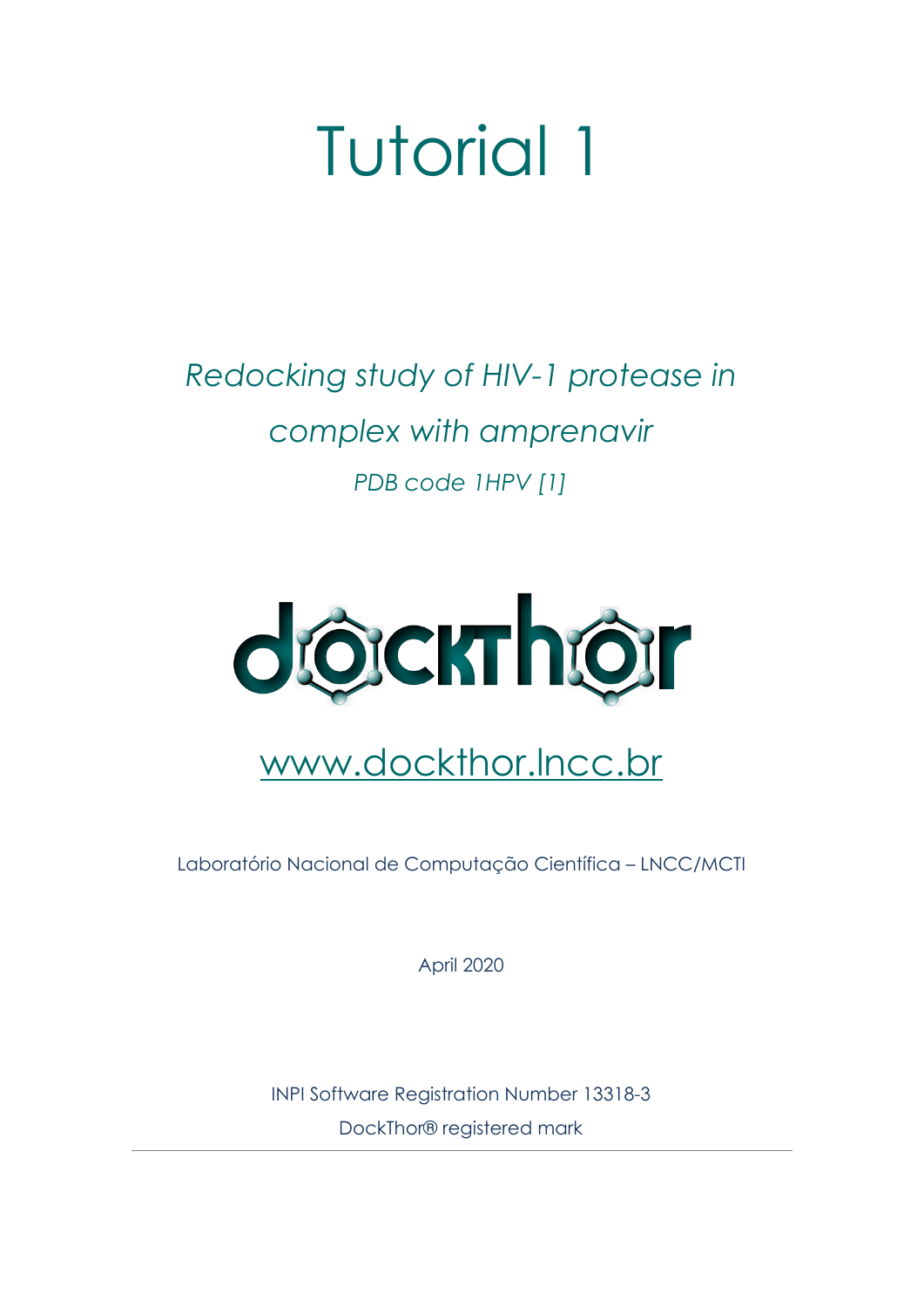#### **Introduction**

The DockThor portal is a free protein-ligand docking server developed by the *Grupo de Modelagem Molecular em Sistemas Biológicos* at the National Laboratory for Scientific Computing (LNCC/MCTIC) idealized to facilitate and enable the use of the docking methodology by the scientific community [\[2\]–\[5\].](https://www.zotero.org/google-docs/?XMonor) The implemented DockThor® program is a flexible-ligand and rigid-receptor grid-based method that employs a multiple solution genetic algorith[m\[2\]](https://www.zotero.org/google-docs/?brNMID) and the MMFF94S molecular force fiel[d\[6\]](https://www.zotero.org/google-docs/?dIqiKx) scoring function for pose prediction. Affinity prediction and ranking of protein-ligand complexes are performed with DockTScore, which is a linear empirical scoring function that takes into account important terms for protein-ligand binding, such as intermolecular interactions, ligand entropy and desolvation [\[7\],](https://www.zotero.org/google-docs/?oBRgP5) [8]. The major steps of the ligand and protein preparation are available on the DockThor Portal, being possible to change the protonation states of the amino acid residues and include cofactors (*e.g.* structural water molecules, metals, organic molecules) as rigid entities. The user can also customize the main parameters of the grid box and the genetic algorithm.

The results of docking experiments are clustered and ordered automatically. The DockThor Portal utilizes the computational facilities provided by the Brazilian SINAPAD (Sistema Nacional de Alto Desempenho) high-performance platform and the supercomputer SDumont, located at the LNCC/MCTIC, Brazil.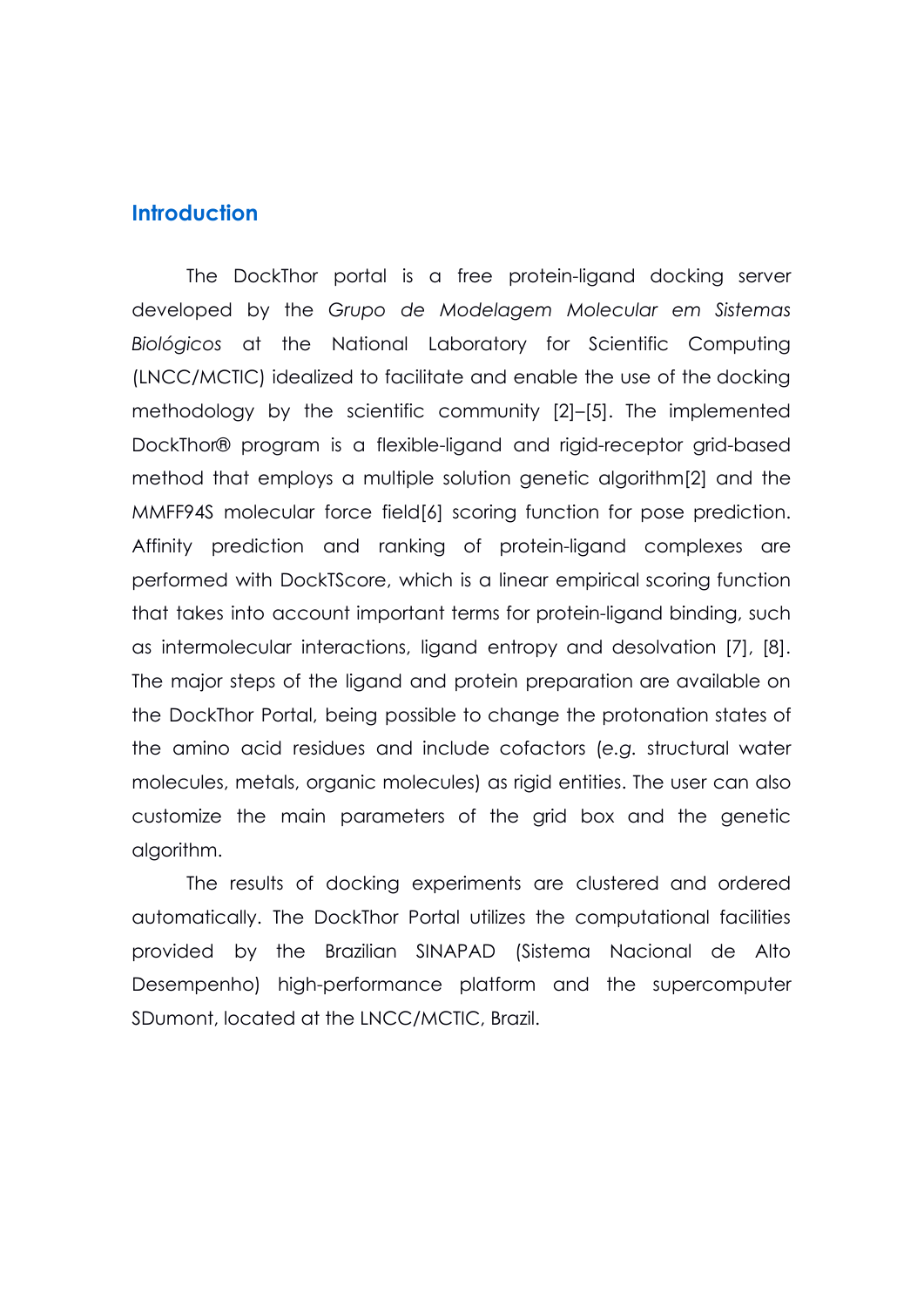#### **Submitting a Docking Job**

The main purpose of this basic tutorial is to present the redocking process of a single ligand into the binding site of a protein to compare the predicted binding modes with its crystallographic structure. For this experiment, we will perform the docking of amprenavir (VX-478) into the binding site of HIV-1 protease (PDB code 1HPV [\[1\]\)](https://www.zotero.org/google-docs/?EUSWY1).

Currently, only protein receptors with .pdb or .in<sup>1</sup> files extensions are accepted. Non-protein receptors (*e.g.* DNA, RNA, another ligand) will be allowed on a further version of the DockThor Portal.

Attention: DockThor only works with a single tab at a time. If you open multiple tabs, only one of them will be able to submit docking experiments.

#### 1.1 Protein Preparation

- 1. Click on the **Docking** tab. Then, click on the **Protein** tab to open the protein preparation page. Go to step  $\mathbb U$ .
- 2. Currently, it is only possible to upload *Protein Data Bank* (.pdb) or *DockThor input* (.in) protein files. The structure of the HIV-1 protease complexed with the drug amprenavir (PDB code 1HPV) is available as a test file. To use this structure, click on **Select Test File**. For other protein files, click on the **Add file** button to upload your protein file.
- 3. Click on the **Send** button. In this step, your file will be checked and you will be able to prepare your protein if your file is valid.
	- a. The *in-house* program PdbThorBox automatically parametrizes the protein atoms according to the MMFF94 atomic type and partial charges, completes missing side

<sup>&</sup>lt;sup>1</sup> A prepared input file specific for the DockThor program.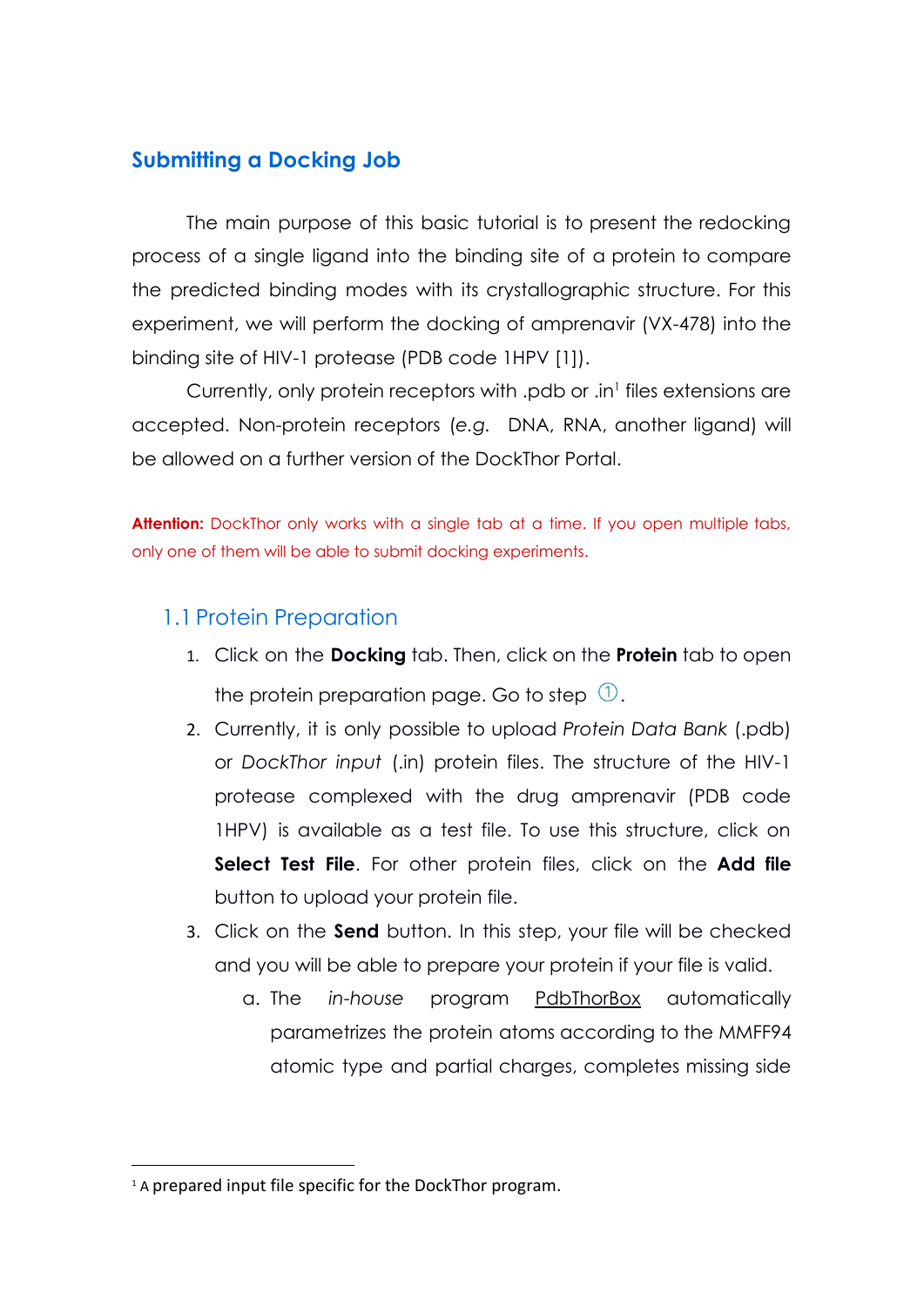chains and adds polar hydrogen atoms if necessary. Go to step  $\mathcal{D}$ .

- 4. In this step, all the missing atoms of the residue side chains will be reconstructed. The protein atoms are recognized in the .pdb format through the label "ATOM" located at the first column of the file. Atoms associated with the label "HETATM" are ignored.
	- a. All protein atoms are recognized by their .pdb atom label (*e.g.* CA, CB). If the nomenclature is not correct, the atom will be reconstructed.
	- b. If two side chain conformations are present for the same residue in the .pdb file, only the first one will be considered by the program.
	- c. The PdbThorBox program recognizes hydrogen atoms added from diverse software such as the Protein Preparation Wizard[\[9\]](https://www.zotero.org/google-docs/?a4TIKX) from Schrödinger (Maestro, Schrödinger, LLC, New York, NY, 2020) and Protoss[\[10\].](https://www.zotero.org/google-docs/?SAsSx1)
- 5. Check the protonation states of the amino acid residues. The Protonation States box provide the following information for each amino acid residue:
	- a. **Residue index:** position of the residue in the PDB file. It always starts at position 1. The residue index will replace the original residue number in the prepared .pdb file (\*\_prep.pdb).
	- b. **Residue number**: original residue number in the PDB file.
	- c. **Protonation state**: code of the protonation state. Default protonation states are set automatically if polar hydrogen atoms are absent or unrecognized - see Appendix A or click on  $\bullet$ .
- 6. For the protein test file, it is important to change the protonation state of a catalytic aspartate, which interact with the inhibitor: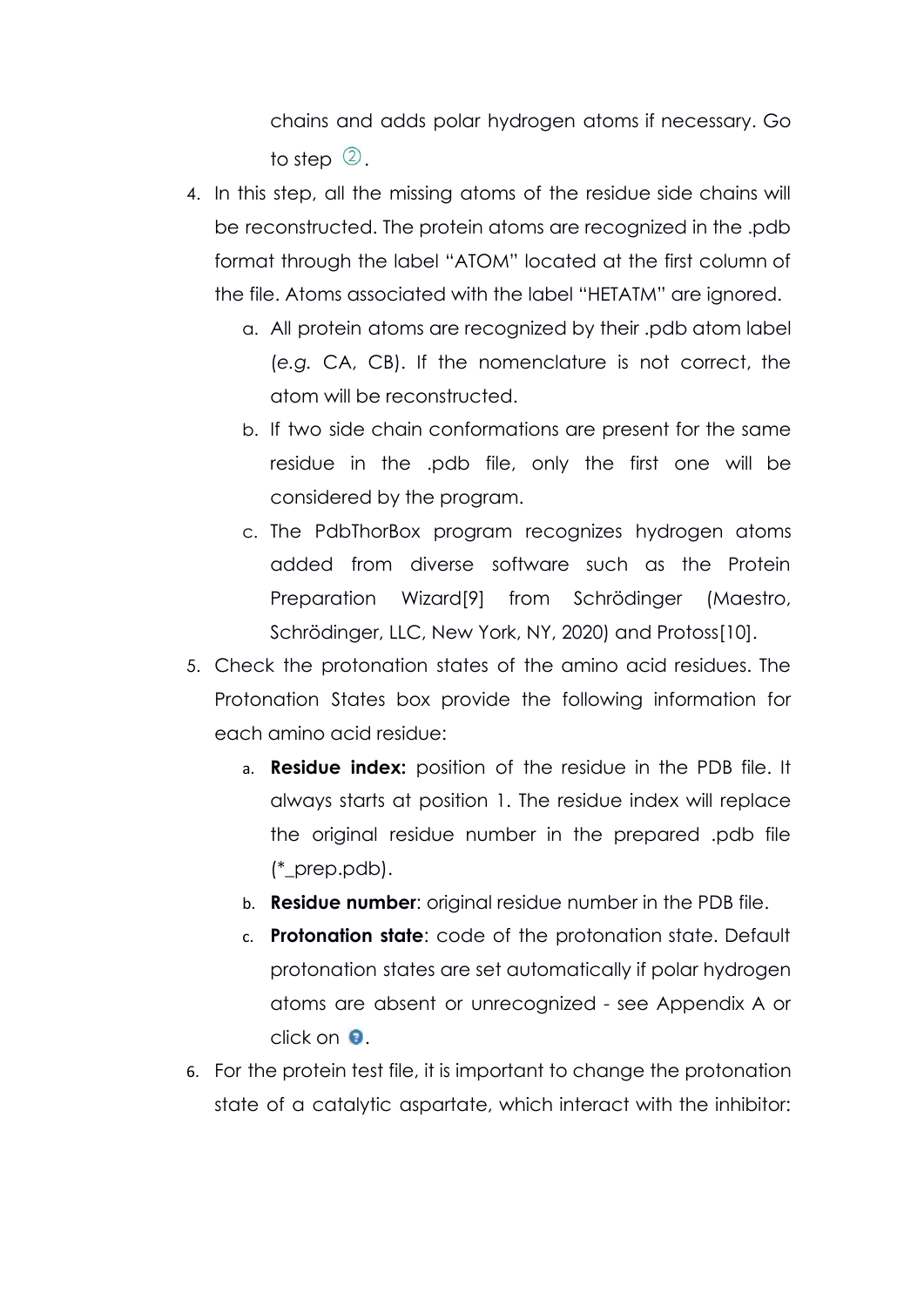Asp25 of chain B (numbering according to the residue index<sup>2</sup>) must be of type ASPN1 (*i.e.,* protonated at the OD1 atom). Select **Chain B** → **Asp** and change the type of Asp-25 from ASP to ASPN1. An exclamation point appears for each residue with protonation state altered but not applied yet.

- 7. Prepare the protein with the new protonation states clicking on **Apply**. Check the modification log in the blue box. Go to Step  $(3)$
- 8. View the prepared protein file with JSmol clicking on **View 3D**. Useful information about the use of this plugin can be found at http://www.chem.uwec.edu/JmolTut/.
- 9. Click on **Download** to download the compacted directory containing the prepared files in the OUTPUT/ folder. The files uploaded in DockThor Portal are stored with random names.

*protein.in* – DockThor receptor input file. It contains the MMFF94 atomic type numbers, the atomic coordinates, the bond connectivities, the atomic partial charges, the PDB atom types, residue and chain labels and the residue and chain numbers.

*protein\_prep.pdb* – prepared protein file in the *Protein Data Bank* format for visualization purposes.

- 10. If you just want to download the prepared .pdb file, select **Prepared file (.pdb)**. In the same way, it is possible to download only the .in file for further docking studies (**Topology file (.in)**).
- 11. Click **Send to DockThor** → **Yes** to submit the protein file to docking.

Attention: it is mandatory to click this button to save the current protein state for docking.

#### 1.2 Cofactor and Water Preparation

<sup>&</sup>lt;sup>2</sup> Residue Index corresponds to the order of the residues after renumbering and Residue Number is the original number of the residue in the input .pdb file.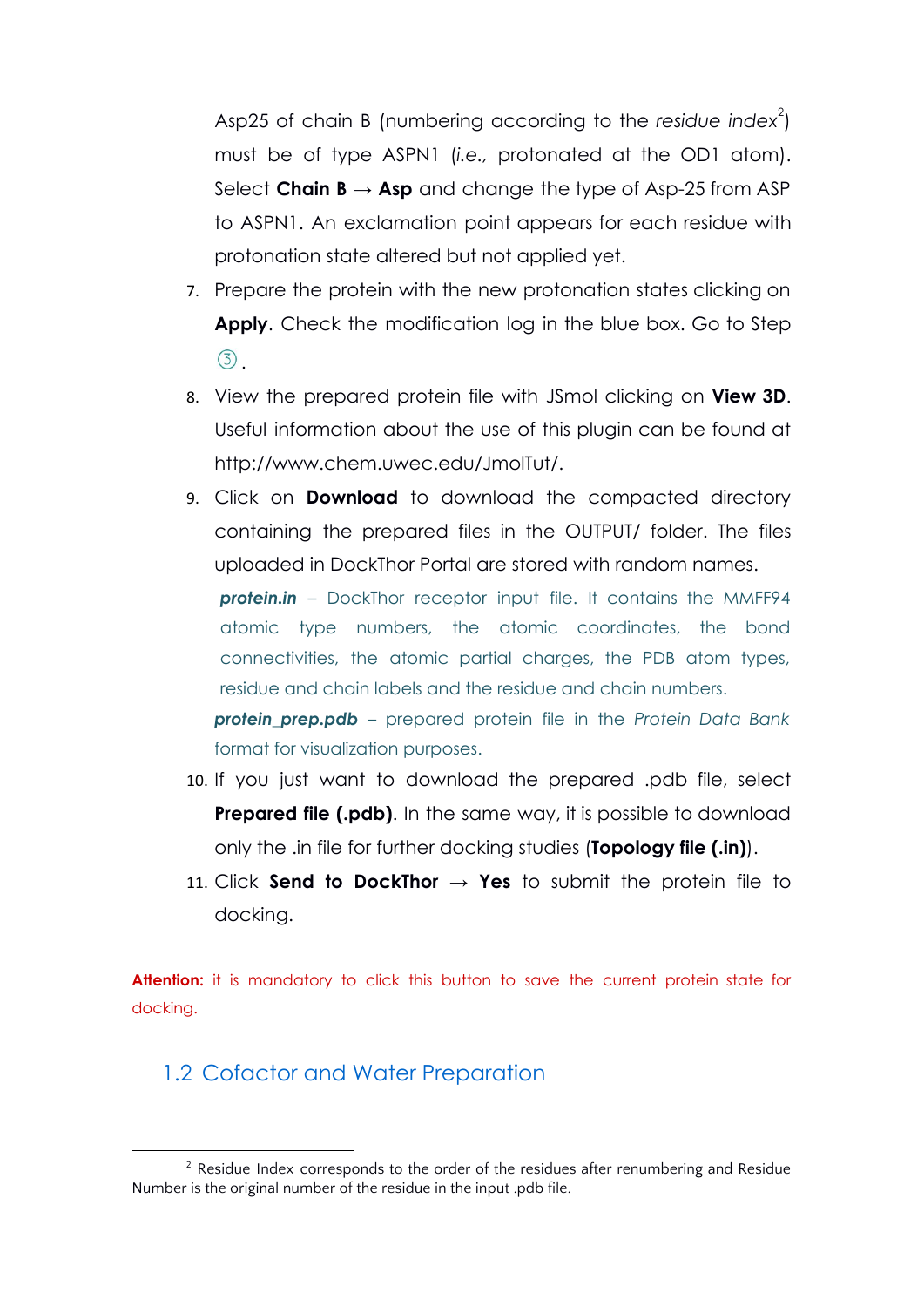For some protein-ligand complexes, it is important to consider cofactors (*e.g.* NAD, ATP, FAD, Mg, Zn etc) and/or water molecules. The DockThor Portal allows the users to upload up to ten cofactor and/or water molecules; they are kept fixed during the docking simulation. If no cofactor is needed for your docking job, click on **Do Not Use Cofactors**.

- 1. Click **Select Test File** to upload the water molecule HOH201 from chain A of the 1HPV complex that mediates the protein-ligand interaction. To upload your own cofactor files, click on the **Add file** button.
- 2. Check **Add H** to add hydrogen atoms and click **Send**. In this step, the input cofactor files are converted to a topology file specific for DockThor (.top file type).
	- a. The *in-house* program MMFFLigand automatically parametrizes the cofactor atoms according to the MMFF94S atomic type and partial charges, and adds all hydrogen atoms if required by the user (**Add H** option enabled). Go to step  $\mathcal{Q}$ .

**Attention:** Check carefully the hydrogen atoms added to the cofactor files. Hydrogens are added automatically to the cofactor structures without considering the protein-ligand environment. For waters and cofactors with hydrogen bond donor atoms, it is strongly recommended to perform this step on an external program to optimize the hydrogen bond network of the complex.

- 3. Visualize the prepared file with JSmol clicking on **View 3D**.
- 4. Click on **Download** to download the compacted directory containing the prepared files in the OUTPUT folder. The files uploaded in DockThor Portal are stored with random names, but you can easily identify them in the *mapfile.csv* table.

*cofactor\_log.txt –* log of the MMFFLigand program.

*cofactor\_mapfile.csv –* file that associates the random IDs with the original filenames.

**invalid.txt** – list of invalid structures.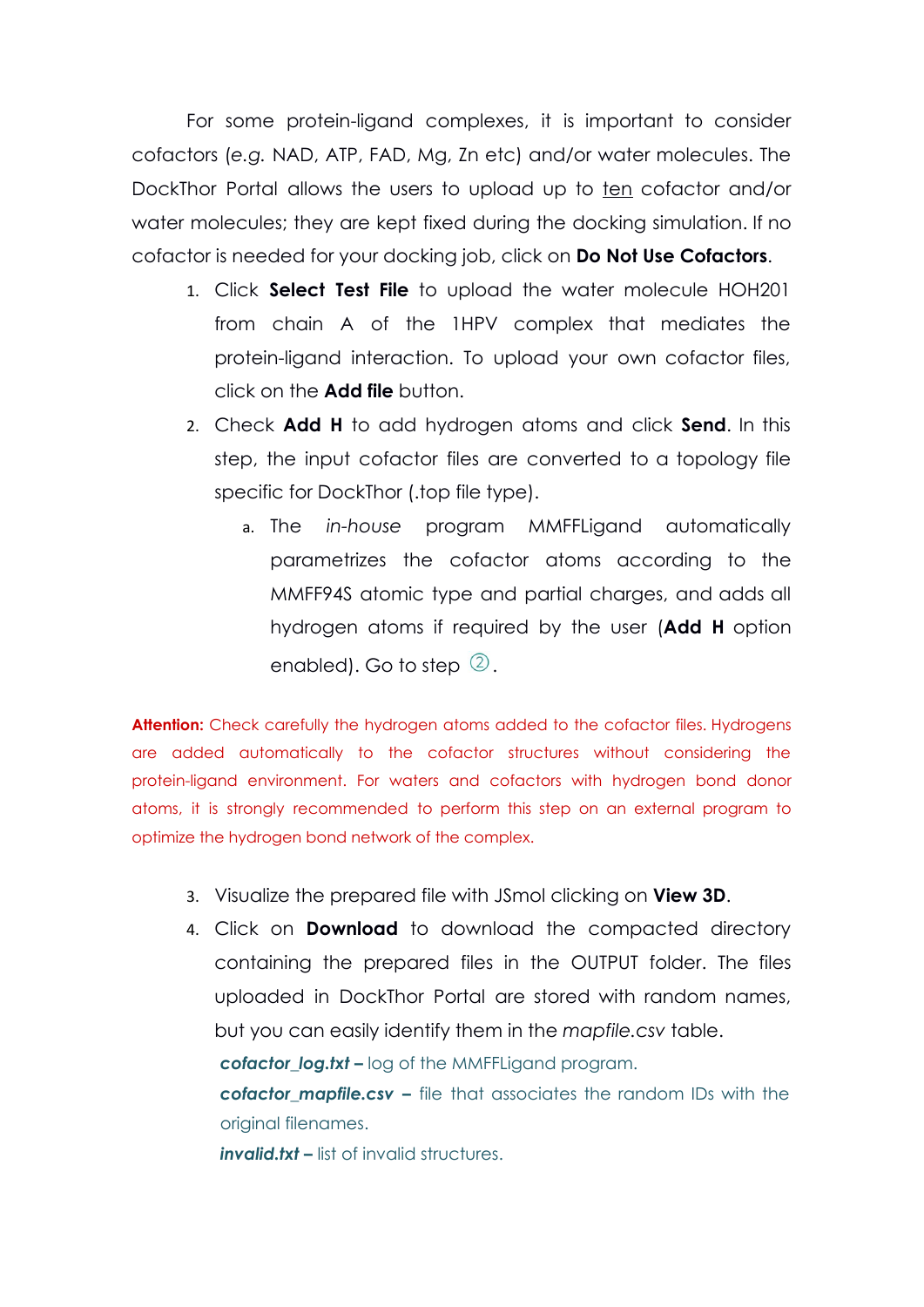*cofactor ID.top* – DockThor input file. It contains the atom name, the atom number, the MMFF94S atomic type number, the atomic partial charges, the atomic coordinates and the atom valence. It contains also: (i) the atom connectivity; (ii) force field torsional parameters; (iii) selected flexible bonds; (iv) non-bonded intramolecular atom interactions.

*new\_cofactor\_ID.format* – prepared ligand in the same format of the input file (SDF, MOL2 or PDB). This file is generated only when the **Add H** option is enabled.

- 5. If you just want to download the .top file for further docking studies select **Topology file(s) (.top)**.
- 6. Click **Send to DockThor** → **Yes** to save the cofactor files.

Attention: it is mandatory to click this button to save the current cofactors for docking.

#### 1.3 Ligand Preparation

The DockThor Portal allows the users to upload up to a hundred structures as guest users, or a thousand structures if you have an approved project.

- 1. In this tutorial, we will perform a redocking experiment of the ligand originally complexed with the 1HPV structure (amprenavir, PDB identifier 478). Click **Select Test File → Single docking (1 molecule)**) to upload the test ligand file.
	- a. If you wish to upload your own structure(s), click **Add File** to submit one or more files. It is possible to upload files containing a single compound or multiple molecules in the formats .pdb (single molecule), .sdf and .mol2.
- 2. Since X-ray structures do not generally contain hydrogen atoms, we need to add the hydrogens to the ligand to be a valid molecule for the force field. To add the hydrogen atoms automatically, check the **Add H** check box. Click **Send** to upload the file and prepare the amprenavir structure. The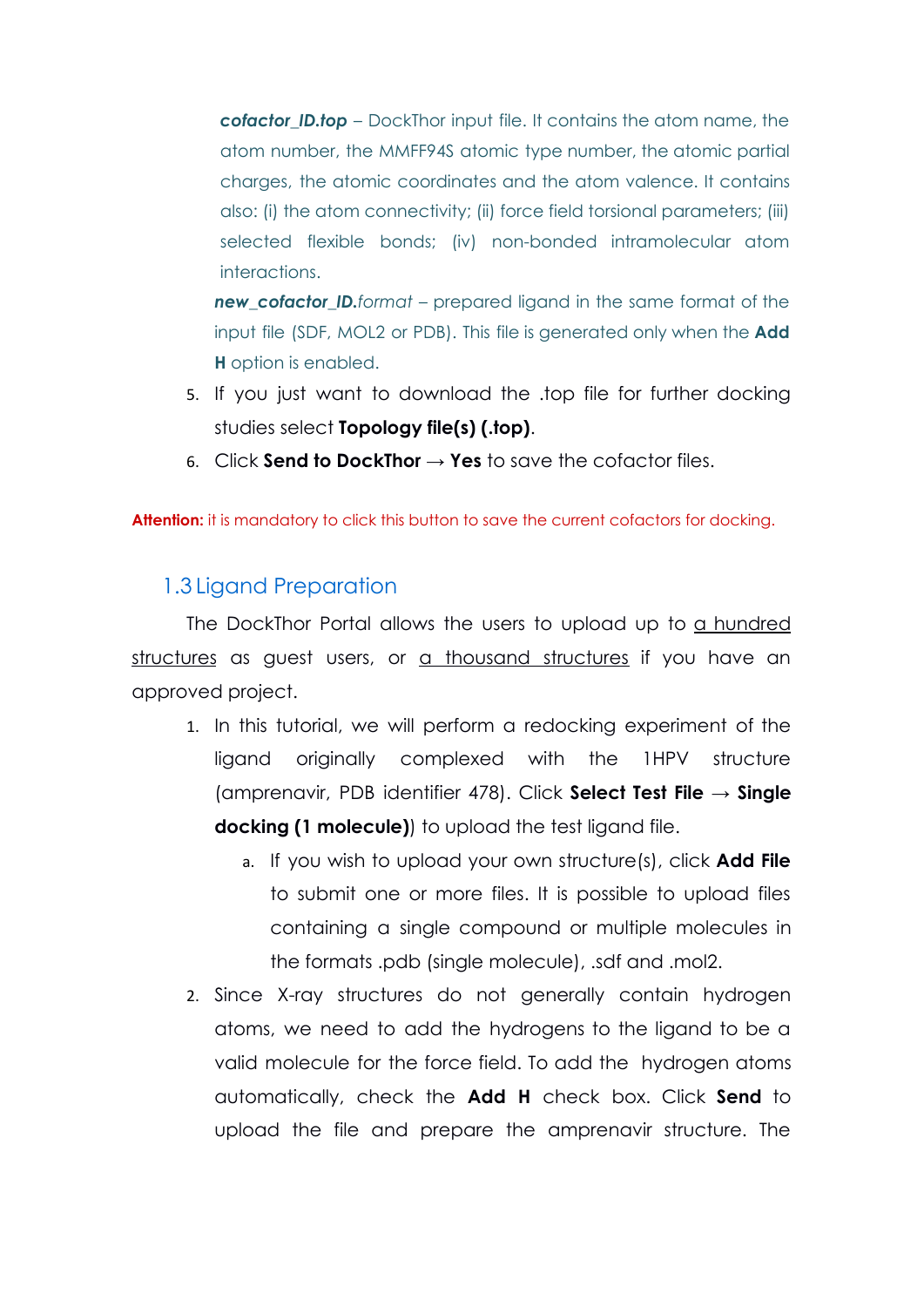### hydrogen atoms will be added by the OpenBabel tool[\[11\]](https://www.zotero.org/google-docs/?bZHdem) using  $pH = 7.4$ .

**Attention:** The structures submitted in the Cofactor and Ligand tabs are validated if they can be recognized by the force field. For each input file, different symbols indicate if the molecules are valid  $\vee$ , invalid  $\heartsuit$  or contains some valid and invalid structures at the same time  $\blacktriangle$  - in this case, just the valid structures will be submitted to docking.

- a. Uploaded structures are checked according to some properties to remove invalid molecules. Molecules are considered as valid if:
	- i. Molecular weight <= 1500 Da
	- ii. Rotatable bonds (including terminal hydroxyl  $groups) \leq 60$
	- iii. Contains a 3D structure (*i.e.,* the column of the Z coordinate is not null)
	- iv. Atom types are parametrized in the MMFF94S force fiel $d^3$
- b. In this step, the in-house program MMFFLigand automatically parametrizes the atoms according to the MMFF94S atom types and partial charges, and adds all the hydrogen atoms if required by the user (**Add H** option enabled).
- c. Go to step  $\mathbb Q$ .
- 3. In this tutorial we will keep the ligand as totally flexible, so keep all the rotatable bonds enabled.
	- a. The option to disable/enable rotatable bonds is available when only one ligand is uploaded.
	- b. Go to the Step  $\circled{3}$ .
- 4. To view the prepared structure of the ligand(s), click **View 3D**.

<sup>&</sup>lt;sup>3</sup> Check the MMFF94S force field reference[6, p. [94\]](https://www.zotero.org/google-docs/?W7LyWI) for a list of the allowed atom types.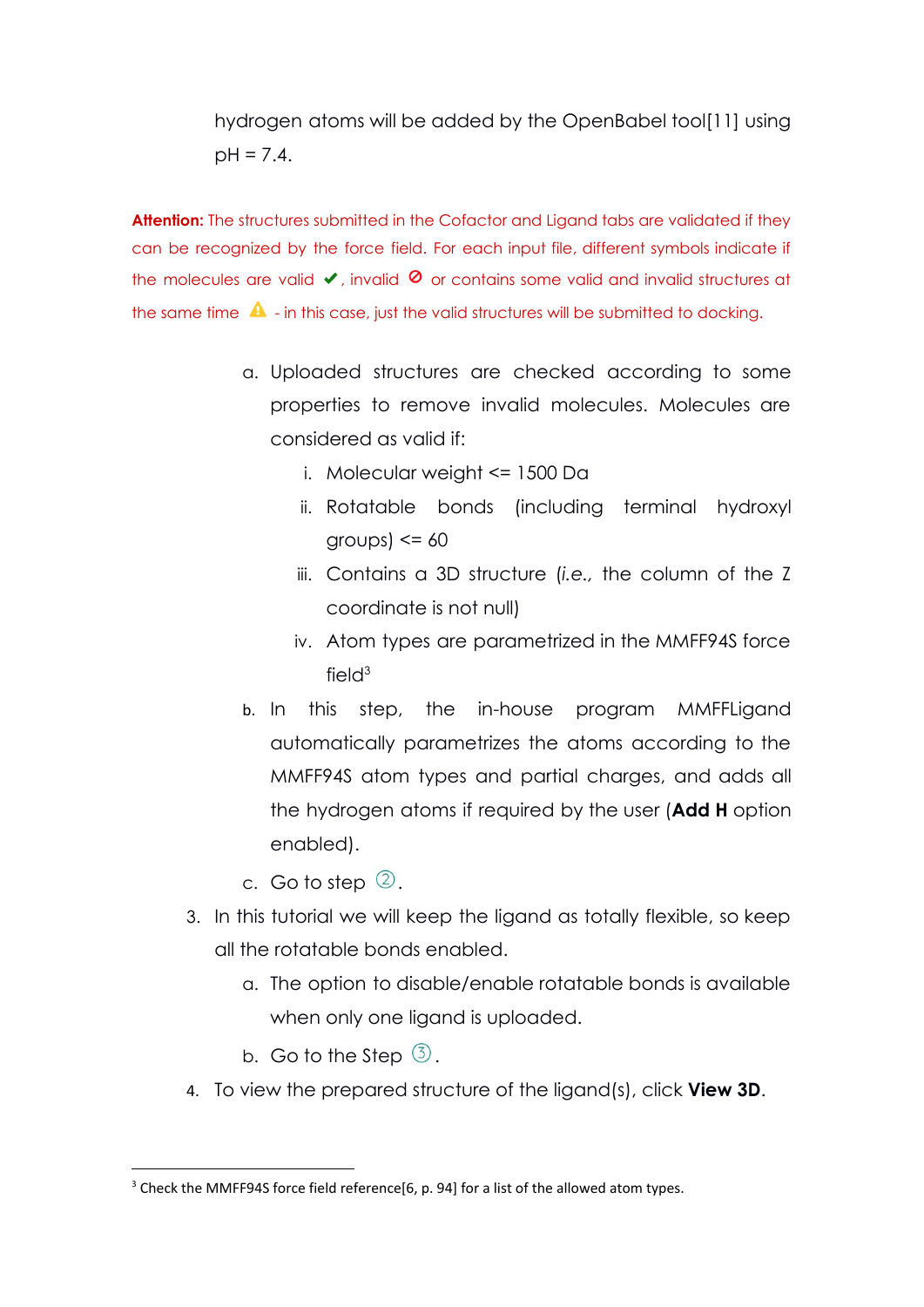5. Click on **Download** to get the compacted directory containing the prepared files (OUTPUT/ folder). Except for the test files, all files uploaded in DockThor Portal are stored with random names, but you can easily identify them in the *mapfile.csv* table.

*ligand log.txt* – log of the MMFFLigand program.

*ligand mapfile.csv –* contains the relationship between the random names and the original filenames. Also contains the ligand names present in the .mol2 and .sdf files according to the "@TRIPOS MOLECULE" and "<name>" tags, respectively.

*invalid.txt –* list of invalid structures.

**ligand\_ID.top** – DockThor input file for each compound. It contains the atom name, the atom number, the MMFF94S atomic type number, the atomic partial charges, the atomic coordinates and the atom valence. It contains also: (i) the atom connectivity; (ii) force field torsional parameters; (iii) selected flexible bonds; (iv) non-bonded intramolecular atom interactions.

*new\_ligand\_ID.format* – prepared ligand in the same format of the input file (SDF, MOL2 or PDB). This file is generated only when the **Add H** option is enabled.

6. Click **Send to DockThor** to send the prepared ligand file(s) to docking.

#### 1.4 Docking Configuration

- 1. The next tab consists of the main options to run the docking job. It is possible to see the list of the input files. Check if it is correct.
- 2. In the Step  $\mathbb{Q}$ , select the center and dimensions of the grid box that represents the binding site. For this tutorial, click **Test** to load the configuration for the 1HPV complex. It is possible to see a box representing the grid dimensions in the NGL Viewer plugin [\[12\]–\[14\].](https://www.zotero.org/google-docs/?BXTKLt)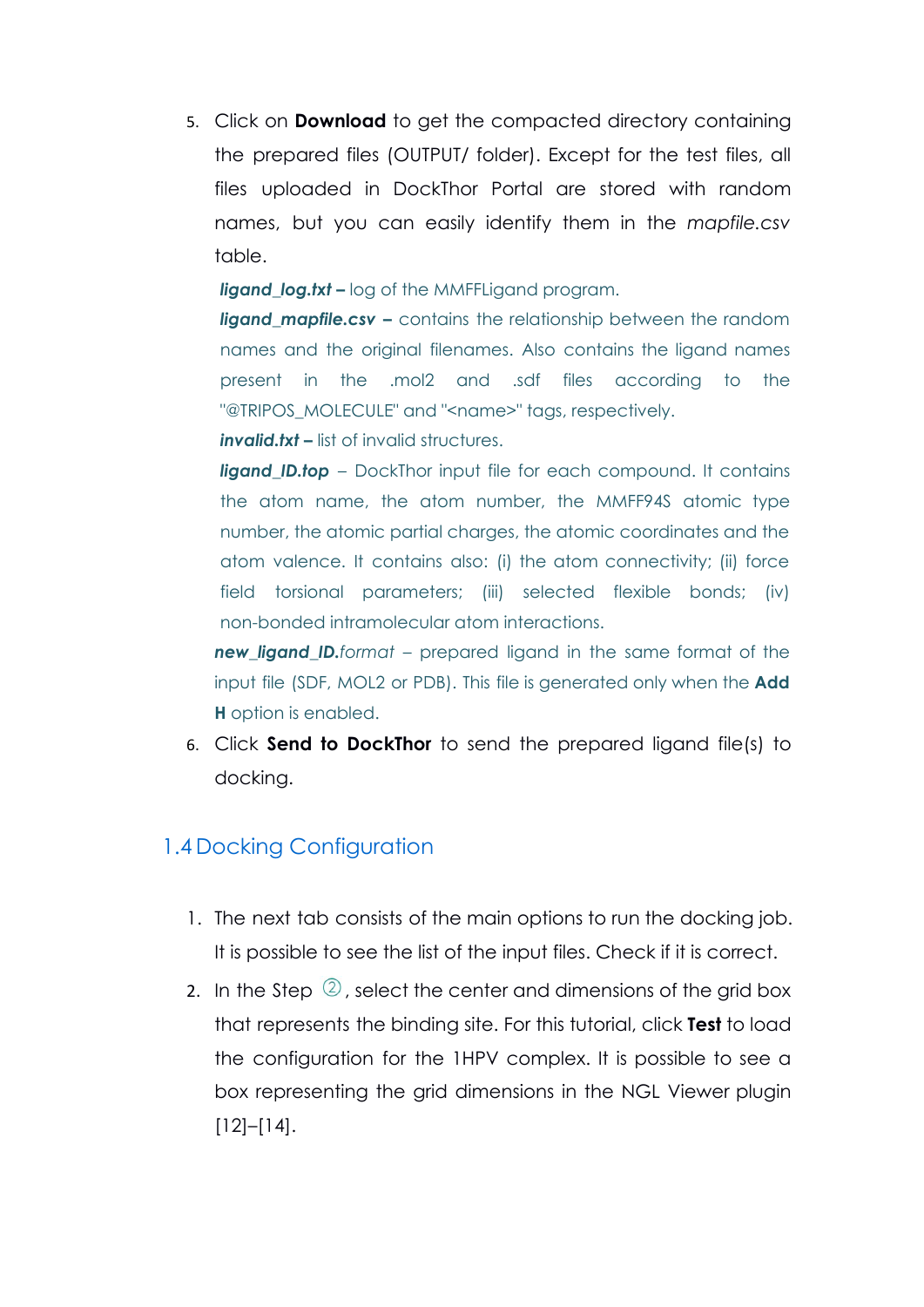- a. The **grid center** corresponds to the center of the search space. This can be defined, for example, as the X, Y, Z coordinates of a reference atom in the 3D space. In the case of 1HPV, we selected as reference the atom C6 of amprenavir ( $X = 10.387$ ,  $Y = 18.119$ ,  $Z = 8.484$ ).
- b. The **grid size** corresponds to the size of the grid box. The values to be inserted in the X, Y, Z fields for the grid size correspond to the **total value** to be used on each dimension. For example, the configuration for the test files **(Test** button) has the values of  $X = 20$ ,  $Y = 20$  and  $Z = 20$ corresponding to a grid box with a total size of 20 Å on each dimension.

**Attention:** The **Blind Docking** option generates a grid box centered on the center of coordinates of the protein with a size covering the entire receptor. You can use this configuration as an initial definition to change interactively the grid box location and size. Use this option with caution if you intend to search for binding sites.

c. The **discretization** value defines the distance between the grid points. The default value is 0.25 Å, but you can increase this value if you need to use large grid boxes. However, the increase of the discretization value will decrease the accuracy of the docking experiment and must be within the maximum number of points (950 000).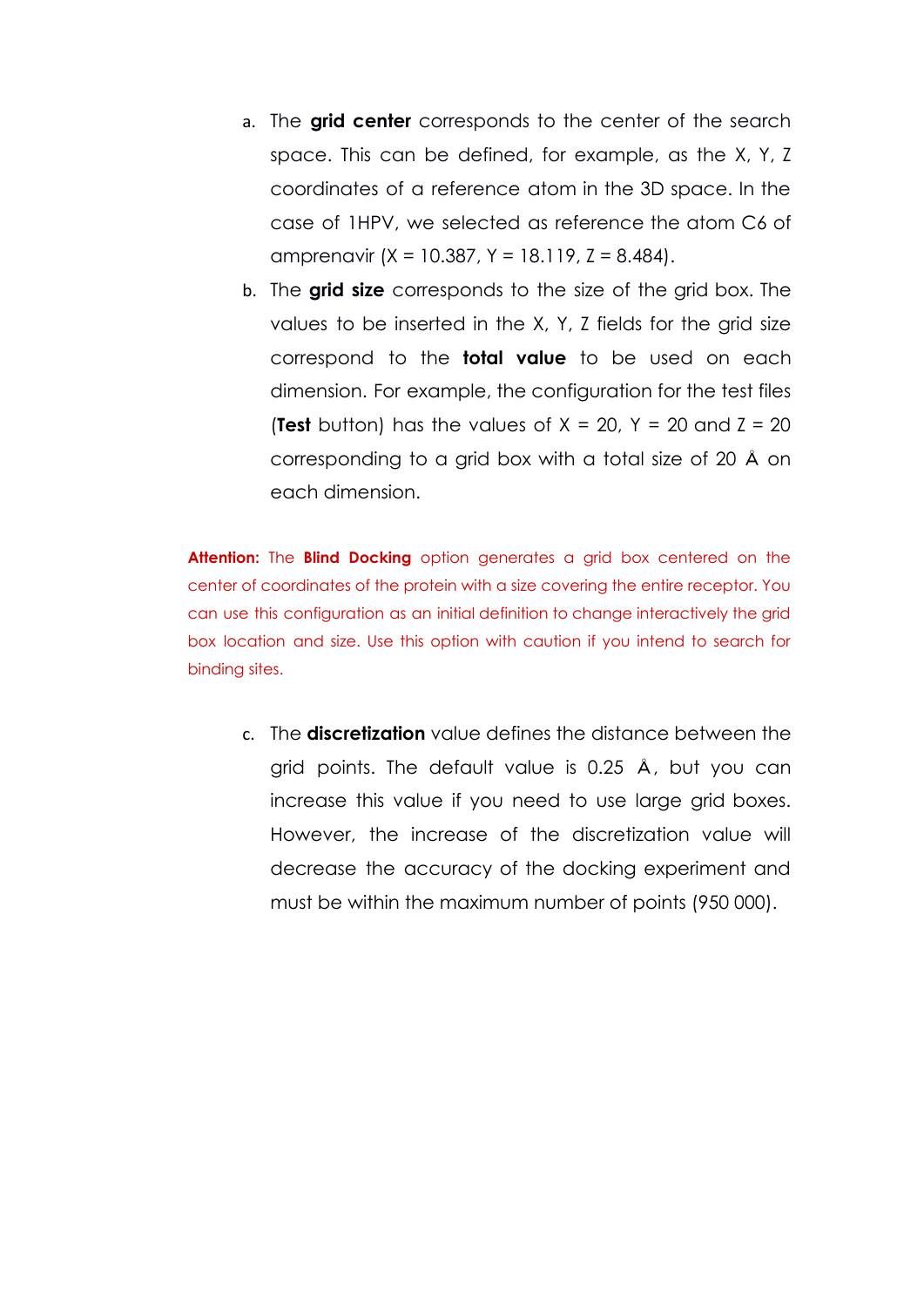

**Figure 1.** Configuration of the grid box representing the search space for the docking experiment.

- 3. Some genetic algorithm (GA) parameters can be modified in the DockThor Portal. In this simulation, we will keep the **Standard** configuration:
	- a. Number of evaluations = 1,000,000
	- b. Population size = 750
	- c. Initial seed  $= -1985$
	- d. Number of runs = 24
	- e. Soft docking activated: softening the MMFF94S Buf-14-7 potential using a buffering constant of 0.35 instead of 0.07.
- 4. Choose a **Job name** to facilitate the identification of your docking job. It will be followed by a random identifier generated automatically.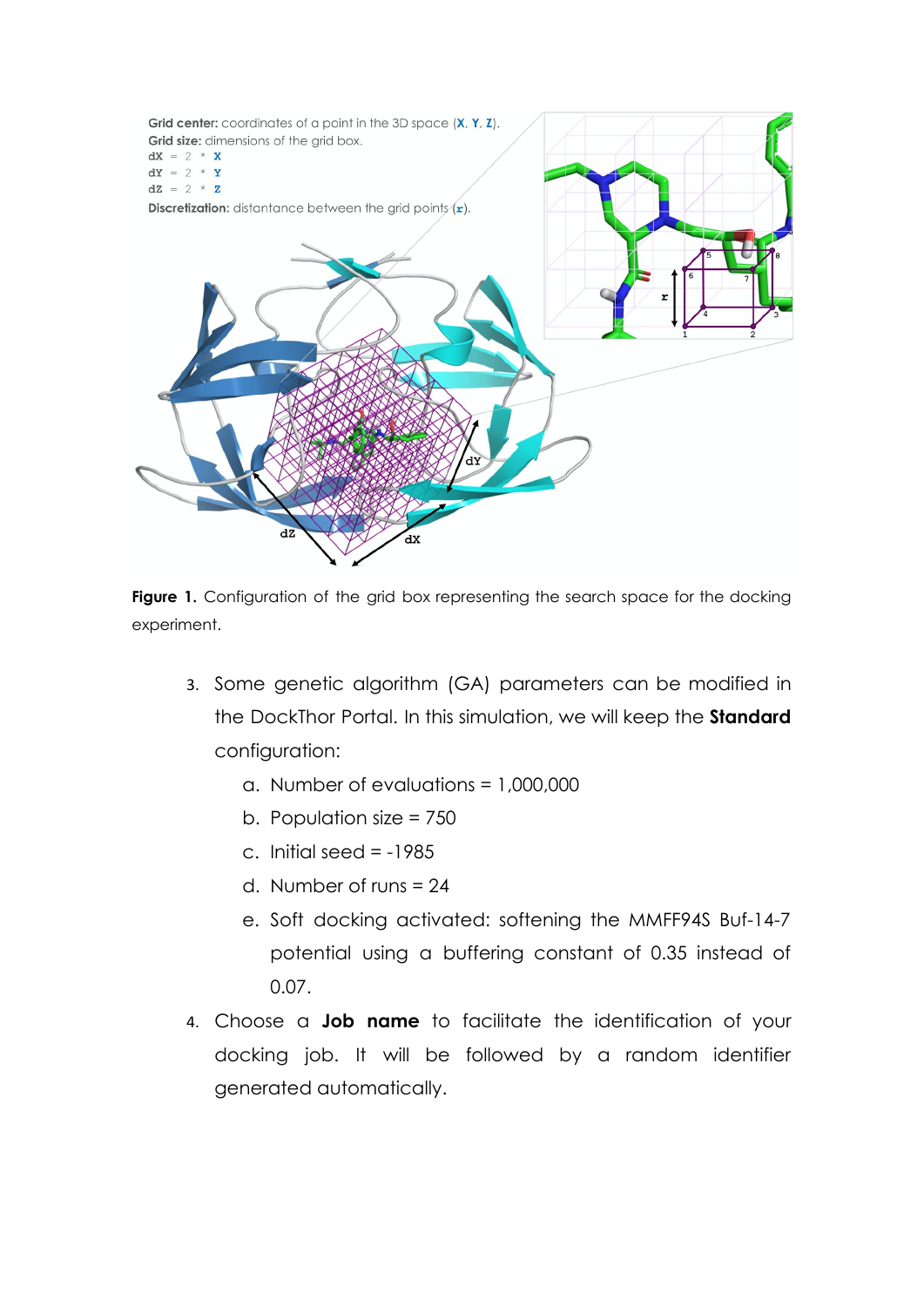- 5. Fill the **Email** field to receive the link for the results page when the docking job is submitted and finished. You can insert up to 5 addresses.
- 6. If you wish, check the option to receive DockThor e-Newsletters (*e.g.* information about new versions and improvements).
- 7. Accept the terms of use and submit the docking job clicking on **Dock!**
- 8. You will receive an email with the link for the results page when the job is submitted. In addition, an email will be sent as soon as your docking is finished.

#### **2. Analyzing the Docking Job**

Once the docking job is finished, the user receives an email with the link to the Results page. Click **View results** to go to the Analyses tab.

#### 2.1 Results and Analyses

The docked poses obtained in all docking runs are clustered by the DTStatistic program and ranked according to the total energy (named T. Energy) from the MMFF94S force field, which is composed of the intermolecular and intramolecular interactions according to the electrostatic and vdW potentials and the torsional energy of the ligand. For each docking run, only the top-ranked leaders of each cluster will be used to the final clustering analysis step:

1. In the **Results** tab, you can change the clustering criterion  $\beta$  (default = 2.0 Å), the number of different binding modes of the ligand (up to 10 poses for single docking and up to 3 poses for virtual screening) and upload a file with the reference ligand to calculate RMSD with docking poses when performing a redocking experiment. Change these parameters as you wish.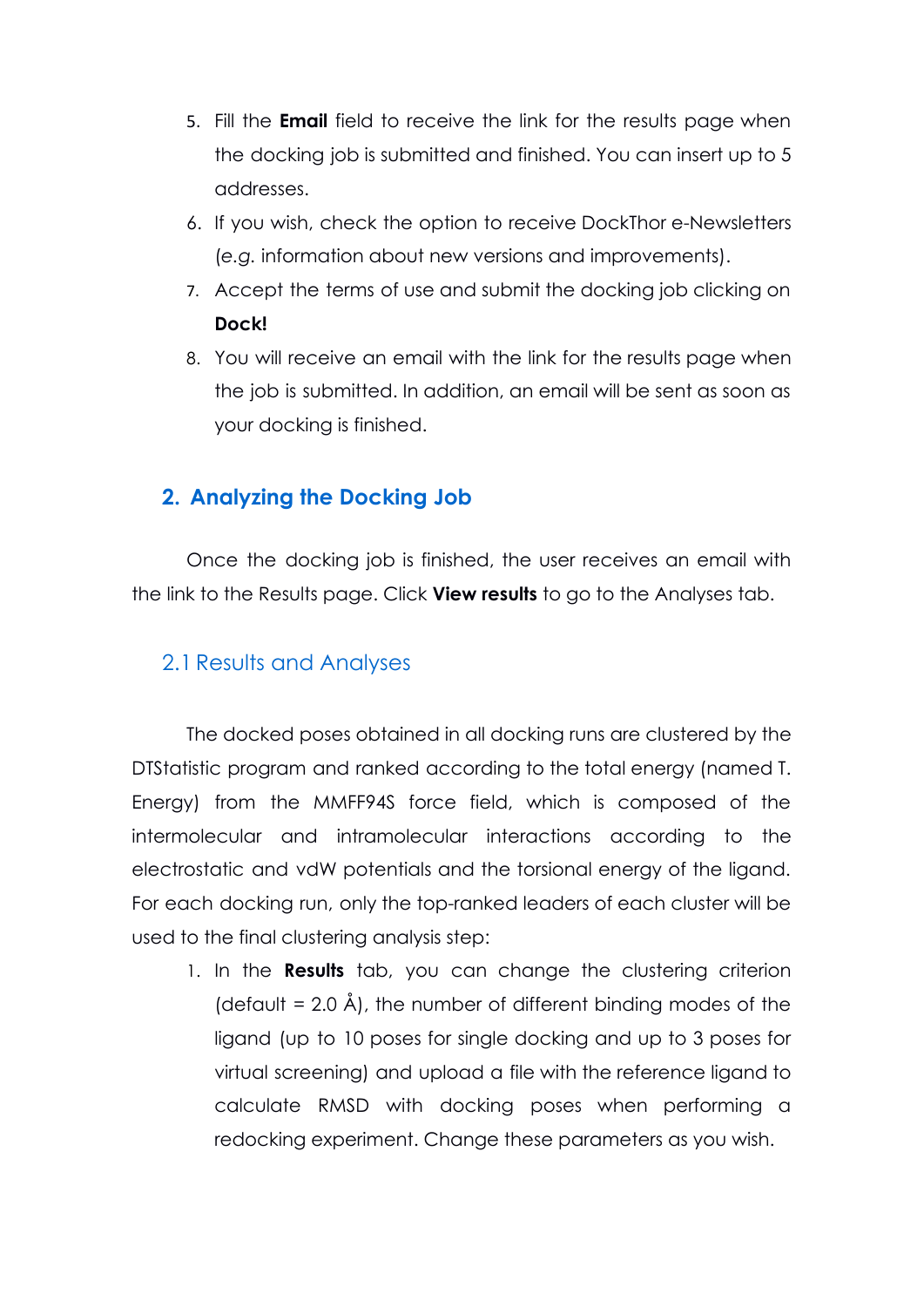- 2. Get the reference ligand ligand file of the amprenavir at the DockThor Portal (**Support → Help →** *1hpv\_ligref.pdb*).
- 3. Click on **Analyse** to cluster and analyze docking results.
- 4. Explore the different binding modes obtained for the DPS ligand in the results table. For each top-ranked pose, it is shown the corresponding **docking run** of the Genetic Algorithm, the **model** (number of the cluster leader in the corresponding GA run), the predicted binding affinity by the DockTScore program (**Score**) and the **Total Energy**.
- 5. The **RMSD** column appears when you select a reference file to calculate the RMSD in redocking experiments. Instead, if you do not intend to compare with a reference ligand, the **Intermolecular Energy** is shown in the place of the RMSD column.

**Attention**: The predicted binding affinity (Score) and the energies from the MMFF94S force field (T. Energy and I. Energy) are given in kcal/mol units.

6. To download the docking results and the top-ranked docking poses, click **Download**.

**parameters.txt** – the configuration of the docking experiment.

*COFACTOR/* – directory with the output files of the cofactors (if used).

*LIGAND/* – directory with the output files of the ligands.

**PROTEIN/** – directory with the output files of the protein.

*RESULT/* – directory with the output files of the docking experiment containing the following files:

*bestranking.mol2* – multimol2 file with the top-energy pose (*i.e.,* the pose with the lowest Total Energy) of all compounds, ranked according to the predicted binding affinity (Score).

*bestranking.csv* – sheet with the energies of the top-energy pose of all compounds, ranked according to the predicted binding affinity (Score). Also, the name of the original file(s) and the molecule name (if available) are provided.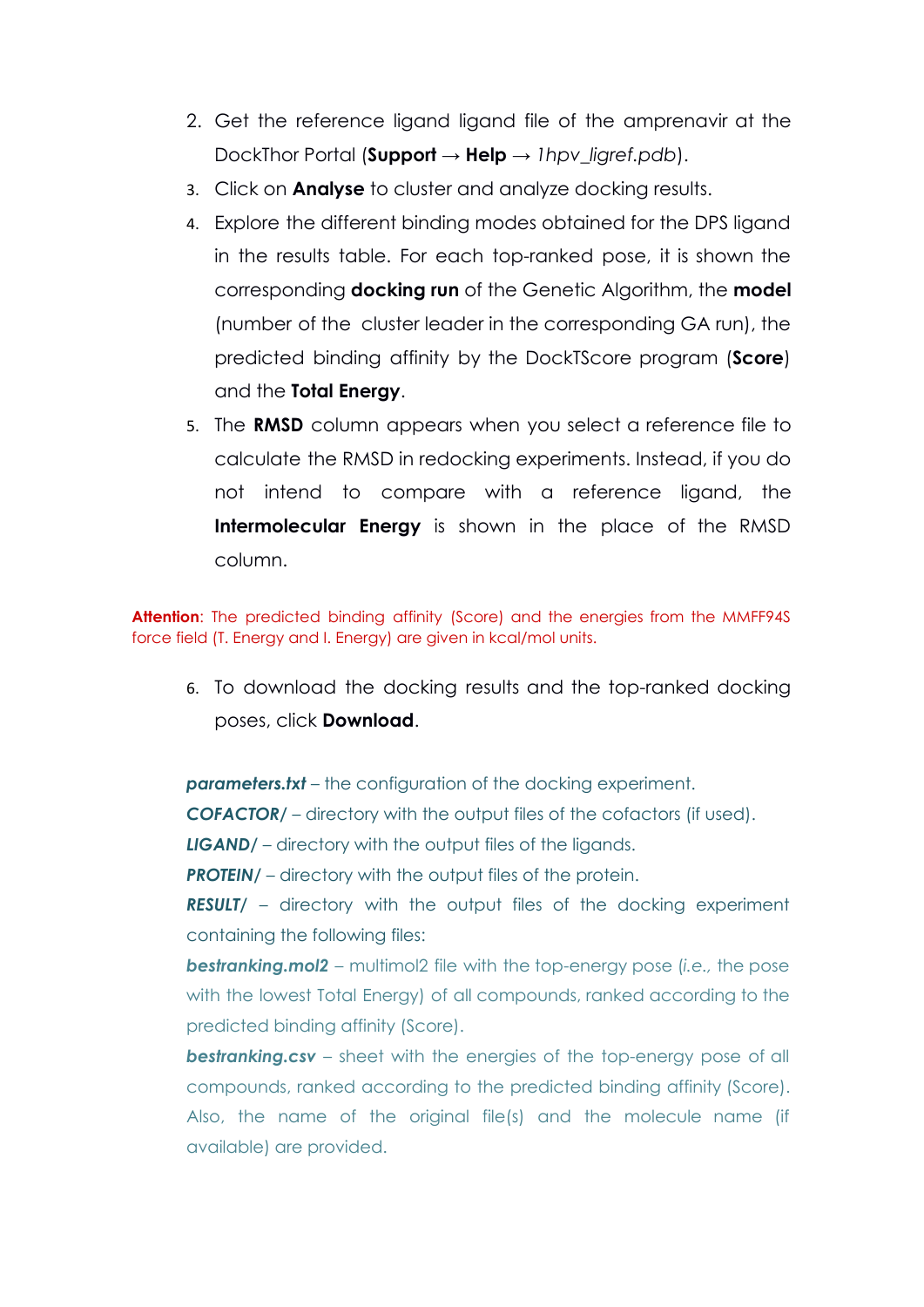*result\_\*.log* – summary of the clustering analysis for the top-energy docked poses (ranking, energies, RMSD and affinity prediction) ranked according to the Total Energy.

*result \*.mol2* – contains the atomic coordinates of the top-ranked docked poses (multimodel .mol2 type file, ranked according to the respective .log file).

**ligand \* run X.log** – contains the information of the cluster leaders obtained in run X (using a RMSD criterion of 1.0Å), where X is the number of the docking run.

*ligand* \* run X.pdb – contains the atomic coordinates of the cluster leaders obtained in run X (multimodel .pdb type file), where X is the number of the docking run.

**Attention**: The Total Energy is used to rank different binding modes of the same compound. The affinity prediction is used to rank different ligands in virtual screening experiments considering only the top-energy pose of each compound.

7. Click **Remove Files** if you want to delete all files associated with the docking experiment from our server. This operation cannot be undone.

#### **3. Software**

The Portal DockThor uses the following programs developed by the GMMSB/LNCC research group:

- *MMFFLigand***:** generates the topology file for the ligand and cofactor files through MMFF94S force field and OpenBabel tools;
- *PdbThorBox***:** prepares the protein file (adds hydrogen atoms, changes amino acid protonation states, completes missing side chains) with the MMFF94 force field;
- *DockThor***:** the docking program is a flexible ligand rigid receptor grid based method that employs a multiple solutions genetic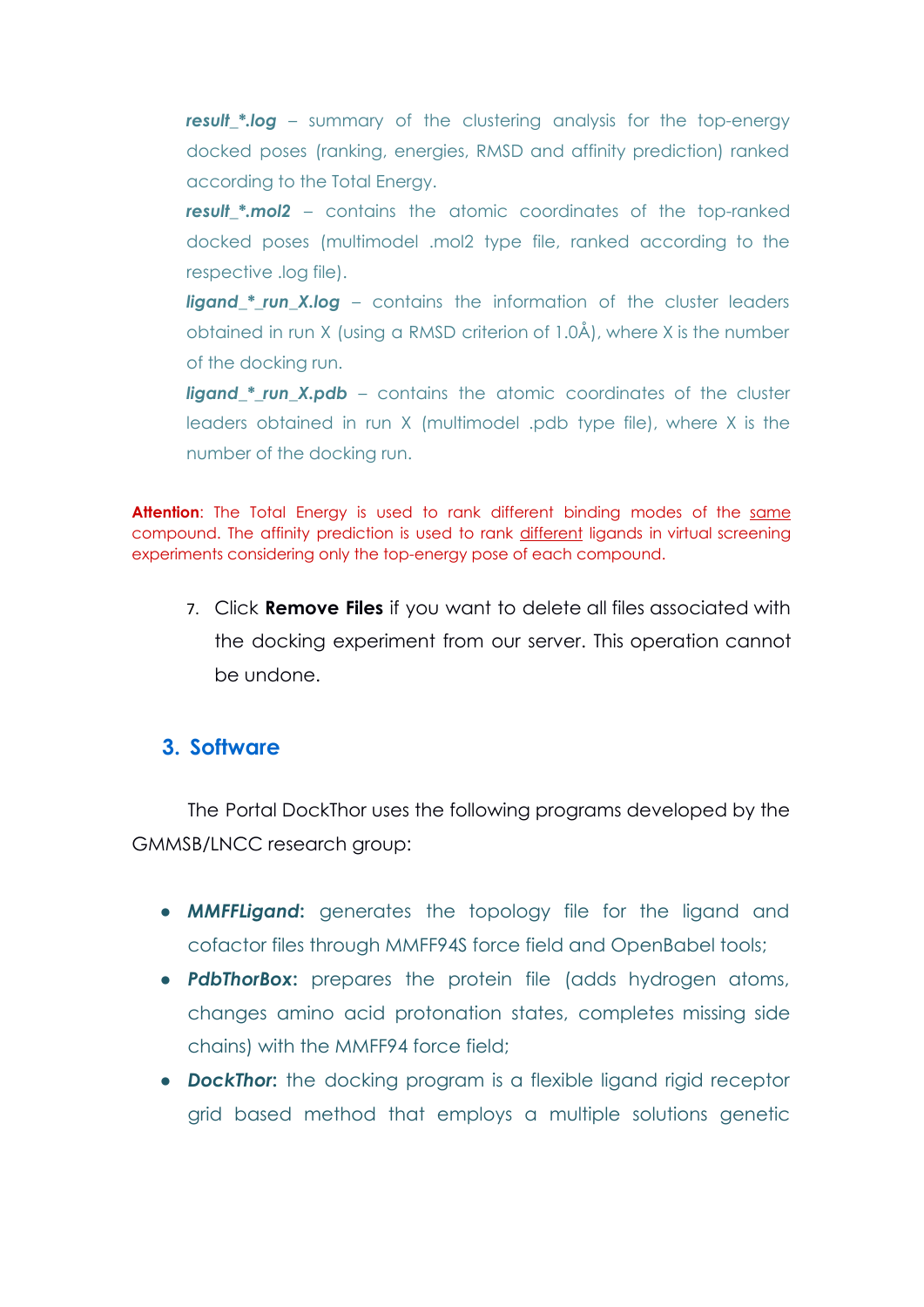algorithm as the search method and the MMFF94 force field as the scoring function.

- *Dtstatistic:* clusters and ranks the docking poses according to the total energy from the MMFF94S force field.
- **● DockTScore:** predicts the binding affinity of the protein-ligand complexes using a linear and empirical scoring function[\[8\]](https://www.zotero.org/google-docs/?cgXiUJ) consisting of physics-based terms related with the intermolecular interactions, ligand entropy and desolvation. Developed in colaboration with the *MTi - Molécules Thérapeutic in silico* (Université Paris Diderot - Inserm UMR-S 973).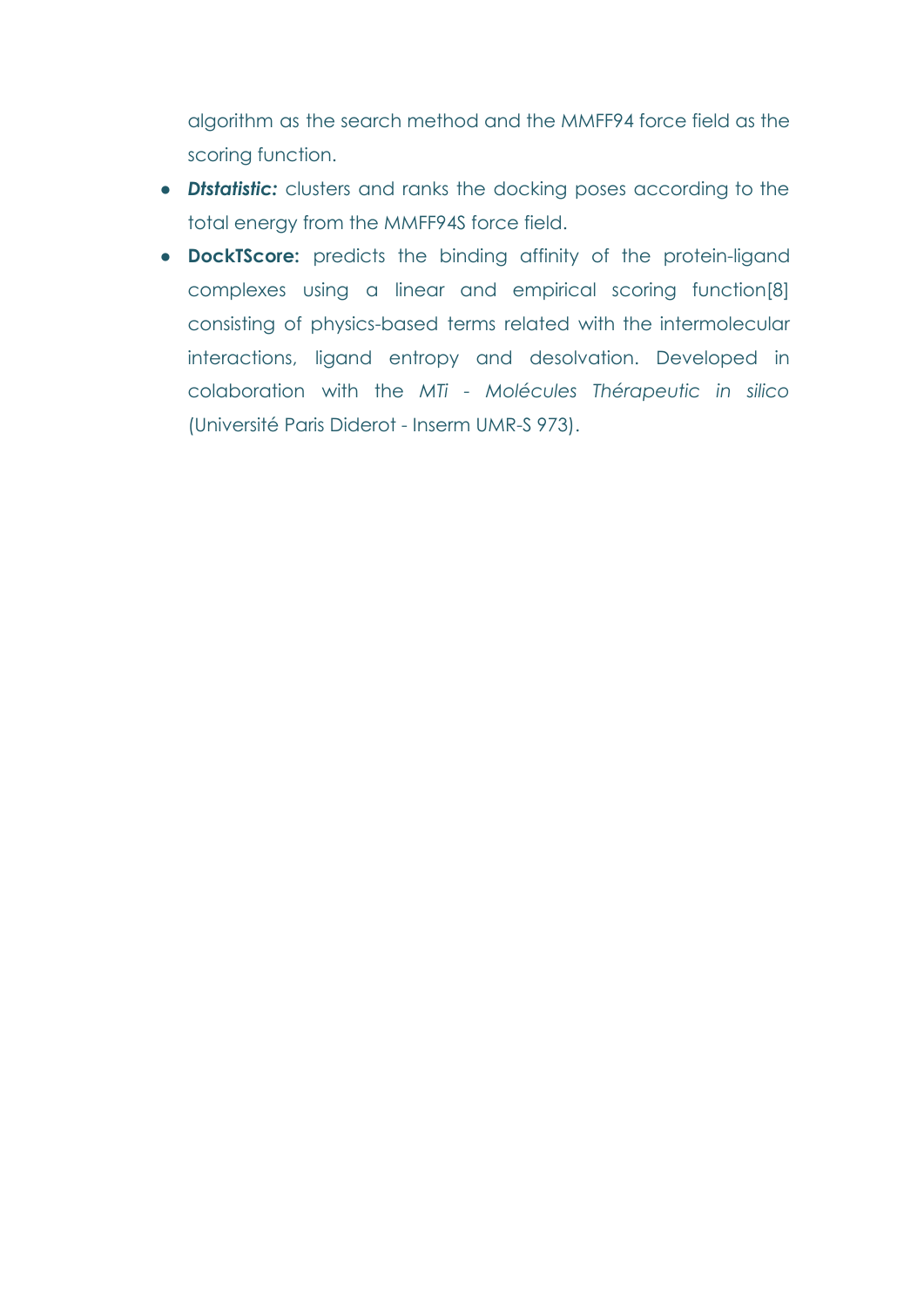#### **References**

- [\[1\]](https://www.zotero.org/google-docs/?krXolQ) E. E. [Kim](https://www.zotero.org/google-docs/?krXolQ) *et [al.](https://www.zotero.org/google-docs/?krXolQ)*, "Crystal [structure](https://www.zotero.org/google-docs/?krXolQ) of HIV-1 protease in complex with VX-478, a potent and orally [bioavailable](https://www.zotero.org/google-docs/?krXolQ) inhibitor of the enzyme," *J. Am. [Chem.](https://www.zotero.org/google-docs/?krXolQ) Soc.*, vol. [117,](https://www.zotero.org/google-docs/?krXolQ) no. 3, pp. 1181–1182, Jan. 1995, doi: [10.1021/ja00108a056.](https://www.zotero.org/google-docs/?krXolQ)
- [\[2\]](https://www.zotero.org/google-docs/?krXolQ) C. S. de [Magalhães,](https://www.zotero.org/google-docs/?krXolQ) D. M. Almeida, H. J. C. Barbosa, and L. E. Dardenne, "A dynamic niching genetic [algorithm](https://www.zotero.org/google-docs/?krXolQ) strategy for docking highly flexible ligands," *Inf. [Sci.](https://www.zotero.org/google-docs/?krXolQ)*, vol. [289,](https://www.zotero.org/google-docs/?krXolQ) pp. 206–224, Dec. 2014, doi: [10.1016/j.ins.2014.08.002.](https://www.zotero.org/google-docs/?krXolQ)
- [\[3\]](https://www.zotero.org/google-docs/?krXolQ) C. S. de Magalhães, H. J. C. Barbosa, and L. E. Dardenne, ["Selection-Insertion](https://www.zotero.org/google-docs/?krXolQ) Schemes in Genetic [Algorithms](https://www.zotero.org/google-docs/?krXolQ) for the Flexible Ligand Docking Problem," in *Genetic and [Evolutionary](https://www.zotero.org/google-docs/?krXolQ) [Computation](https://www.zotero.org/google-docs/?krXolQ) – GECCO 2004*, vol. 3102, K. Deb, Ed. Berlin, [Heidelberg:](https://www.zotero.org/google-docs/?krXolQ) Springer Berlin [Heidelberg,](https://www.zotero.org/google-docs/?krXolQ) 2004, pp. 368–379.
- [\[4\]](https://www.zotero.org/google-docs/?krXolQ) K. B. dos Santos, I. A. Guedes, A. L. M. Karl, and L. [Dardenne,](https://www.zotero.org/google-docs/?krXolQ) "Highly Flexible Ligand Docking: Benchmarking of the DockThor Program on the LEADS-PEP [Protein-peptide](https://www.zotero.org/google-docs/?krXolQ) [Dataset,"](https://www.zotero.org/google-docs/?krXolQ) *J. Chem. Inf. [Model.](https://www.zotero.org/google-docs/?krXolQ)*, p. [acs.jcim.9b00905,](https://www.zotero.org/google-docs/?krXolQ) Jan. 2020, doi: [10.1021/acs.jcim.9b00905.](https://www.zotero.org/google-docs/?krXolQ)
- [\[5\]](https://www.zotero.org/google-docs/?krXolQ) D. M. Almeida, "DockThor: [Implementação,](https://www.zotero.org/google-docs/?krXolQ) Aprimoramento e Validação de um Programa de Atracamento [Receptor-Ligante,"](https://www.zotero.org/google-docs/?krXolQ) Dissertação de Mestrado, Laboratório Nacional de [Computação](https://www.zotero.org/google-docs/?krXolQ) Científica – LNCC, 2011.
- [\[6\]](https://www.zotero.org/google-docs/?krXolQ) T. A. Halgren, "Merck molecular force field. I. Basis, form, scope, [parameterization,](https://www.zotero.org/google-docs/?krXolQ) and [performance](https://www.zotero.org/google-docs/?krXolQ) of MMFF94," *J. [Comput.](https://www.zotero.org/google-docs/?krXolQ) Chem.*, vol. 17, no. 5–6, pp. [490–519,](https://www.zotero.org/google-docs/?krXolQ) Apr. 1996, doi: [10.1002/\(SICI\)1096-987X\(199604\)17:5/6<490::AID-JCC1>3.0.CO;2-P.](https://www.zotero.org/google-docs/?krXolQ)
- [\[7\]](https://www.zotero.org/google-docs/?krXolQ) I. A. Guedes, A. M. S. Barreto, M. A. Miteva, and L. E. Dardenne, ["Development](https://www.zotero.org/google-docs/?krXolQ) of Empirical Scoring Functions for Predicting [Protein-Ligand](https://www.zotero.org/google-docs/?krXolQ) Binding Affinity," Laboratório Nacional de [Computação](https://www.zotero.org/google-docs/?krXolQ) Científica, Petrópolis - RJ, 2016.
- [\[8\]](https://www.zotero.org/google-docs/?krXolQ) I. A. [Guedes](https://www.zotero.org/google-docs/?krXolQ) *et [al.](https://www.zotero.org/google-docs/?krXolQ)*, "DockTScore: New Physics-Based and [Target-Specific](https://www.zotero.org/google-docs/?krXolQ) Empirical Scoring Functions (article under [submission](https://www.zotero.org/google-docs/?krXolQ) phase)," 2020.
- [\[9\]](https://www.zotero.org/google-docs/?krXolQ) G. M. Sastry, M. Adzhigirey, T. Day, R. [Annabhimoju,](https://www.zotero.org/google-docs/?krXolQ) and W. Sherman, "Protein and ligand [preparation:](https://www.zotero.org/google-docs/?krXolQ) parameters, protocols, and influence on virtual screening [enrichments,"](https://www.zotero.org/google-docs/?krXolQ) *J. [Comput.](https://www.zotero.org/google-docs/?krXolQ) Aided Mol. Des.*, vol. 27, no. 3, pp. [221–234,](https://www.zotero.org/google-docs/?krXolQ) Mar. 2013, doi: [10.1007/s10822-013-9644-8.](https://www.zotero.org/google-docs/?krXolQ)
- [\[10\]](https://www.zotero.org/google-docs/?krXolQ) S. Bietz, S. [Urbaczek,](https://www.zotero.org/google-docs/?krXolQ) B. Schulz, and M. Rarey, "Protoss: a holistic approach to predict tautomers and protonation states in [protein-ligand](https://www.zotero.org/google-docs/?krXolQ) complexes," *J. [Cheminformatics](https://www.zotero.org/google-docs/?krXolQ)*, [vol.](https://www.zotero.org/google-docs/?krXolQ) 6, no. 1, p. 12, 2014, doi: [10.1186/1758-2946-6-12.](https://www.zotero.org/google-docs/?krXolQ)
- [\[11\]](https://www.zotero.org/google-docs/?krXolQ) N. M. O'Boyle, M. Banck, C. A. James, C. Morley, T. [Vandermeersch,](https://www.zotero.org/google-docs/?krXolQ) and G. R. Hutchison, "Open Babel: An open chemical [toolbox,"](https://www.zotero.org/google-docs/?krXolQ) *J. [Cheminformatics](https://www.zotero.org/google-docs/?krXolQ)*, vol. 3, no. 1, p. 33, [2011,](https://www.zotero.org/google-docs/?krXolQ) doi: [10.1186/1758-2946-3-33.](https://www.zotero.org/google-docs/?krXolQ)
- [\[12\]](https://www.zotero.org/google-docs/?krXolQ) A. S. Rose, A. R. Bradley, Y. [Valasatava,](https://www.zotero.org/google-docs/?krXolQ) J. M. Duarte, A. Prlić, and P. W. Rose, "NGL viewer: web-based molecular graphics for large [complexes,"](https://www.zotero.org/google-docs/?krXolQ) *[Bioinformatics](https://www.zotero.org/google-docs/?krXolQ)*, [vol.](https://www.zotero.org/google-docs/?krXolQ) 34, no. 21, pp. 3755–3758, Nov. 2018, doi: [10.1093/bioinformatics/bty419.](https://www.zotero.org/google-docs/?krXolQ)
- [\[13\]](https://www.zotero.org/google-docs/?krXolQ) H. Nguyen, D. A. Case, and A. S. Rose, ["NGLview–interactive](https://www.zotero.org/google-docs/?krXolQ) molecular graphics for Jupyter [notebooks,"](https://www.zotero.org/google-docs/?krXolQ) *[Bioinformatics](https://www.zotero.org/google-docs/?krXolQ)*, vol. 34, no. 7, pp. [1241–1242,](https://www.zotero.org/google-docs/?krXolQ) Apr. 2018, doi: [10.1093/bioinformatics/btx789.](https://www.zotero.org/google-docs/?krXolQ)
- [\[14\]](https://www.zotero.org/google-docs/?krXolQ) A. S. Rose and P. W. [Hildebrand,](https://www.zotero.org/google-docs/?krXolQ) "NGL Viewer: a web application for molecular [visualization,"](https://www.zotero.org/google-docs/?krXolQ) *[Nucleic](https://www.zotero.org/google-docs/?krXolQ) Acids Res.*, vol. 43, no. W1, pp. [W576–W579,](https://www.zotero.org/google-docs/?krXolQ) Jul. 2015, doi: [10.1093/nar/gkv402.](https://www.zotero.org/google-docs/?krXolQ)